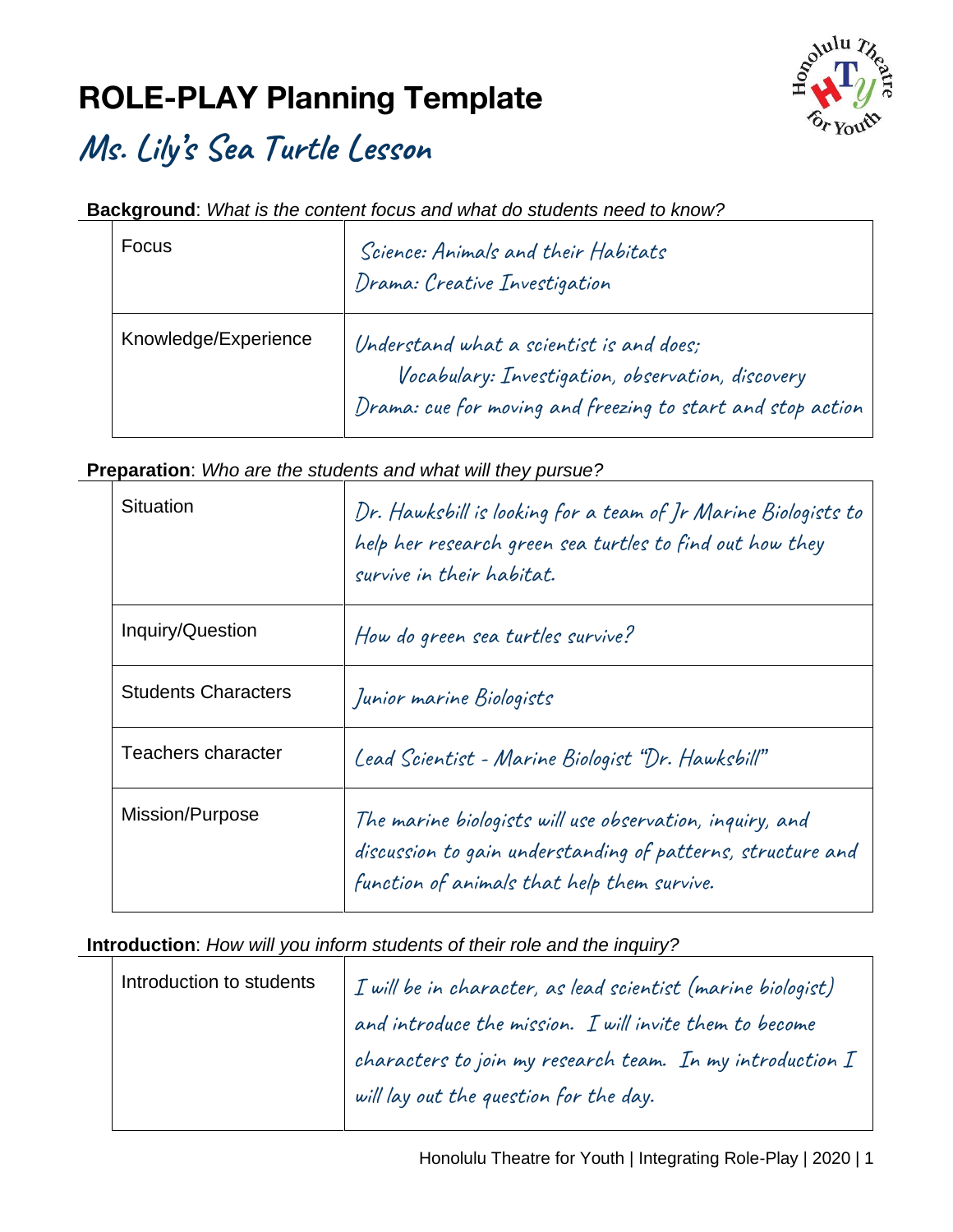|  | $\mid$ I will have students close their eyes, I will count down from |
|--|----------------------------------------------------------------------|
|  | 5, when $I$ get to zero, they open their eyes again and be in        |
|  | character.                                                           |

**Investigation:** *How will the students investigate the central question?*

| Drama Strategies:<br>Snapshot<br>Pantomime<br>Narrated Pantomime | Students will "become" the green sea turtle that the<br>scientists are observing.<br>Students will make frozen images of the turtle eating.<br>(snapshot)<br>Students will move like the green sea turtle eating<br><i>(pantomime)</i><br>Students will pantomime based on the cues I provide in my<br>narration of a green sea turtle escaping it's predator the<br>shark. (Narrated Pantomime) |
|------------------------------------------------------------------|--------------------------------------------------------------------------------------------------------------------------------------------------------------------------------------------------------------------------------------------------------------------------------------------------------------------------------------------------------------------------------------------------|
|------------------------------------------------------------------|--------------------------------------------------------------------------------------------------------------------------------------------------------------------------------------------------------------------------------------------------------------------------------------------------------------------------------------------------------------------------------------------------|

**Discussion**: *How will students talk about the central question and present their ideas?*

| <b>Conversation Style</b><br>(In pairs, trios, small groups,<br>As a whole group)                                                    | Students will engage in large group, small group and pair<br>discussion/conversation formats.                                                                                                                   |
|--------------------------------------------------------------------------------------------------------------------------------------|-----------------------------------------------------------------------------------------------------------------------------------------------------------------------------------------------------------------|
| Sharing (randomly answer<br>question, pair/share and<br>report, journal writing, drawing,<br>reporting as a group, through<br>drama) | Students will share discoveries in pairs, agree on one piece of<br>information, and report out to the class<br>Science Log - Lead scientist gathers information of<br>discoveries from each team of scientists. |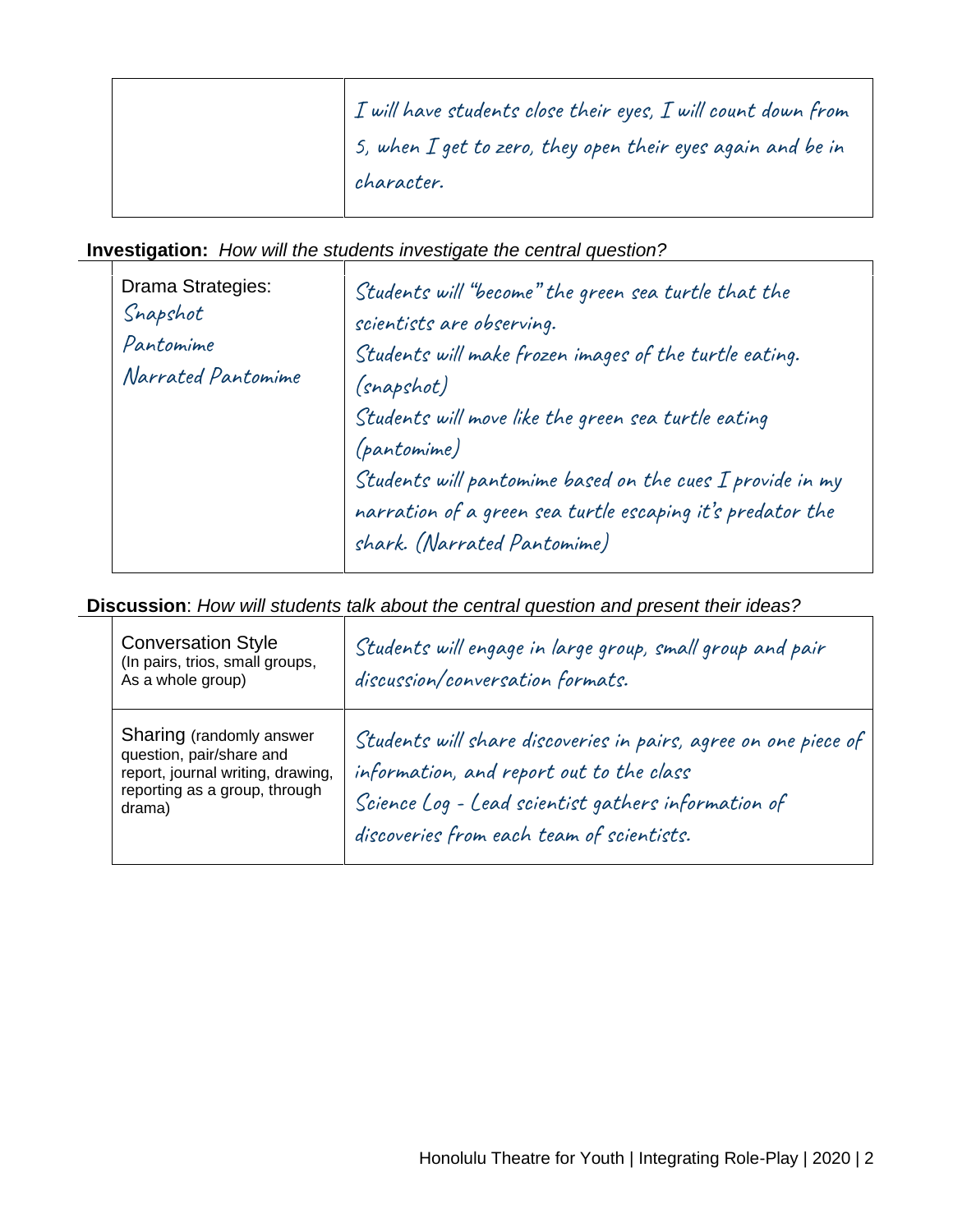# **ROLE-PLAY Planning Template**



**Background**: *What is the content focus and what do students need to know?*

| Focus                |  |
|----------------------|--|
| Knowledge/Experience |  |

#### **Preparation**: *Who are the students and what will they pursue?*

| Situation                  |  |
|----------------------------|--|
|                            |  |
|                            |  |
|                            |  |
|                            |  |
| Inquiry/Question           |  |
|                            |  |
|                            |  |
|                            |  |
| <b>Students Characters</b> |  |
|                            |  |
|                            |  |
|                            |  |
| Teachers character         |  |
|                            |  |
|                            |  |
|                            |  |
| Mission/Purpose            |  |
|                            |  |
|                            |  |
|                            |  |

**Introduction**: *How will you inform students of their role and the inquiry?*

| Introduction to students |  |
|--------------------------|--|
|                          |  |
|                          |  |
|                          |  |
|                          |  |
|                          |  |